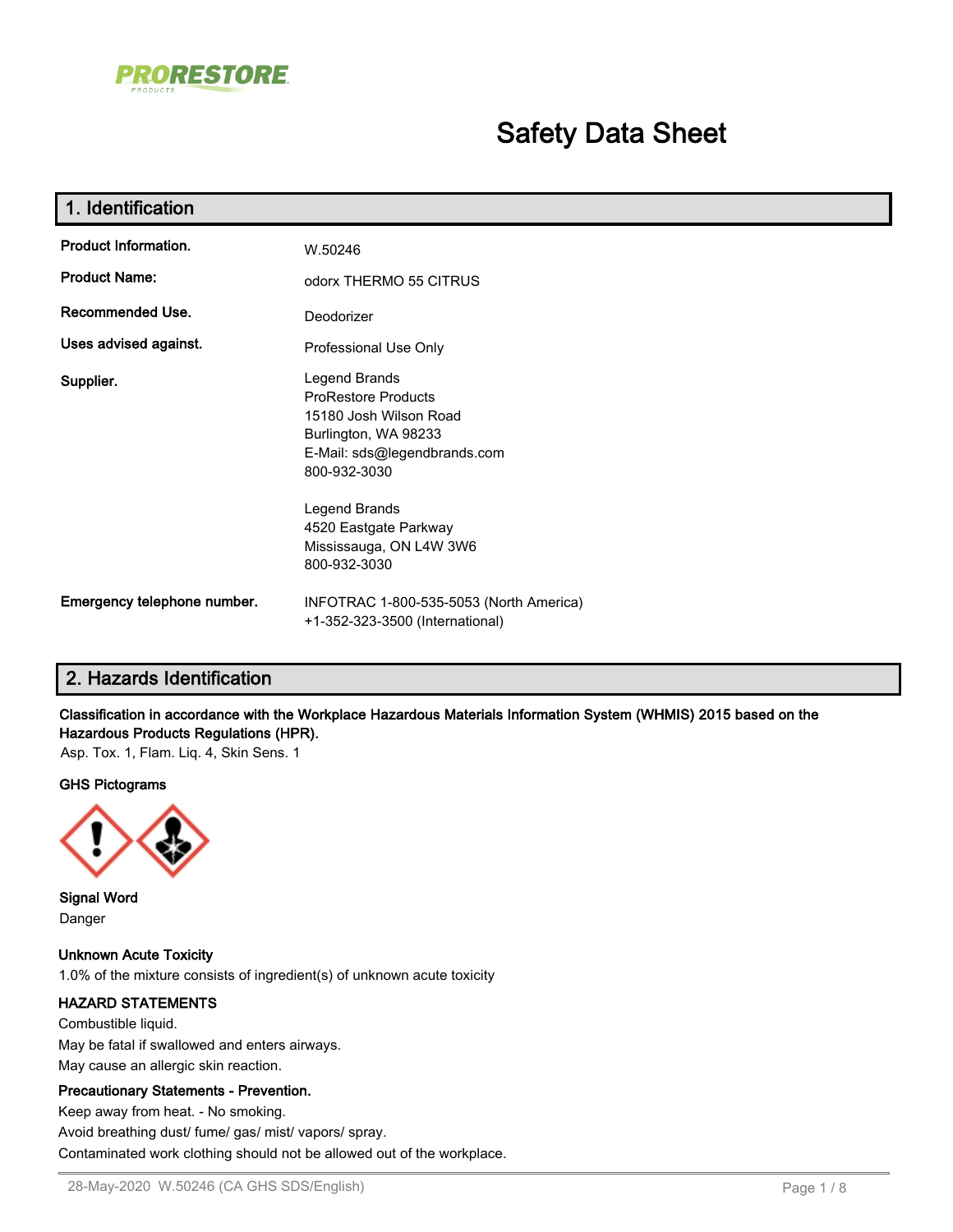#### Wear protective gloves/protective clothing/eye protection/face protection

#### **Precautionary Statements - Response.**

IF SWALLOWED: Immediately call a POISON CENTER or doctor/physician.

IF ON SKIN: Wash with plenty of soap and water.

Do NOT induce vomiting.

If skin irritation or rash occurs: Get medical advice/attention.

Take off contaminated clothing and wash it before reuse.

In case of fire: Use carbon dioxide to extinguish.

#### **Precautionary Statements - Storage.**

Store in a well-ventilated place. Keep cool. Store locked up.

#### **Precautionary Statements - Disposal.**

Dispose of contents/ container to an approved waste disposal plant.

## **3. Composition/Information on Ingredients**

| <b>Chemical Name</b>                       | CAS-No.    | Wt. %       | <b>HMIRA</b> |
|--------------------------------------------|------------|-------------|--------------|
| Distillates, petroleum, hydrotreated light | 64742-47-8 | 80-100      |              |
| 2.4-PENTANEDIOL, 2-METHYL-                 | 107-41-5   | $0.5 - 1.5$ |              |
| D-limonene                                 | 5989-27-5  | $0.5 - 1.5$ |              |
| 2-PROPENAL, 3 PHENYL-                      | 104-55-2   | $0.1 - 1.0$ |              |
| Benzyl acetate                             | 140-11-4   | $0.1 - 1.0$ |              |
| Ethylene glycol monobutyl ether            | 111-76-2   | $0.1 - 1.0$ |              |

## **4. First-aid Measures**

#### **Description of first-aid measures.**

#### **General advice.**

Call a physician if irritation develops or persists. Show this safety data sheet to the doctor in attendance. When symptoms persist or in all cases of doubt seek medical advice.

#### **Inhalation.**

Move to fresh air. If symptoms persist, call a physician. If not breathing, give artificial respiration.

#### **Skin contact.**

If skin irritation persists, call a physician. Wash off immediately with soap and plenty of water. Remove all contaminated clothes and shoes.

#### **Eye contact.**

Rinse thoroughly with plenty of water for at least 15 minutes and consult a physician. Call a physician if irritation develops or persists. Remove contact lenses, if present.

#### **Ingestion.**

Do NOT induce vomiting. Never give anything by mouth to an unconscious person. Call a physician immediately. Gently wipe or rinse the inside of the mouth with water.

#### **Symptoms.**

See Section 2.2, Label Elements and/or Section 11, Toxicological effects.

### **Notes to physician.**

Treat symptomatically.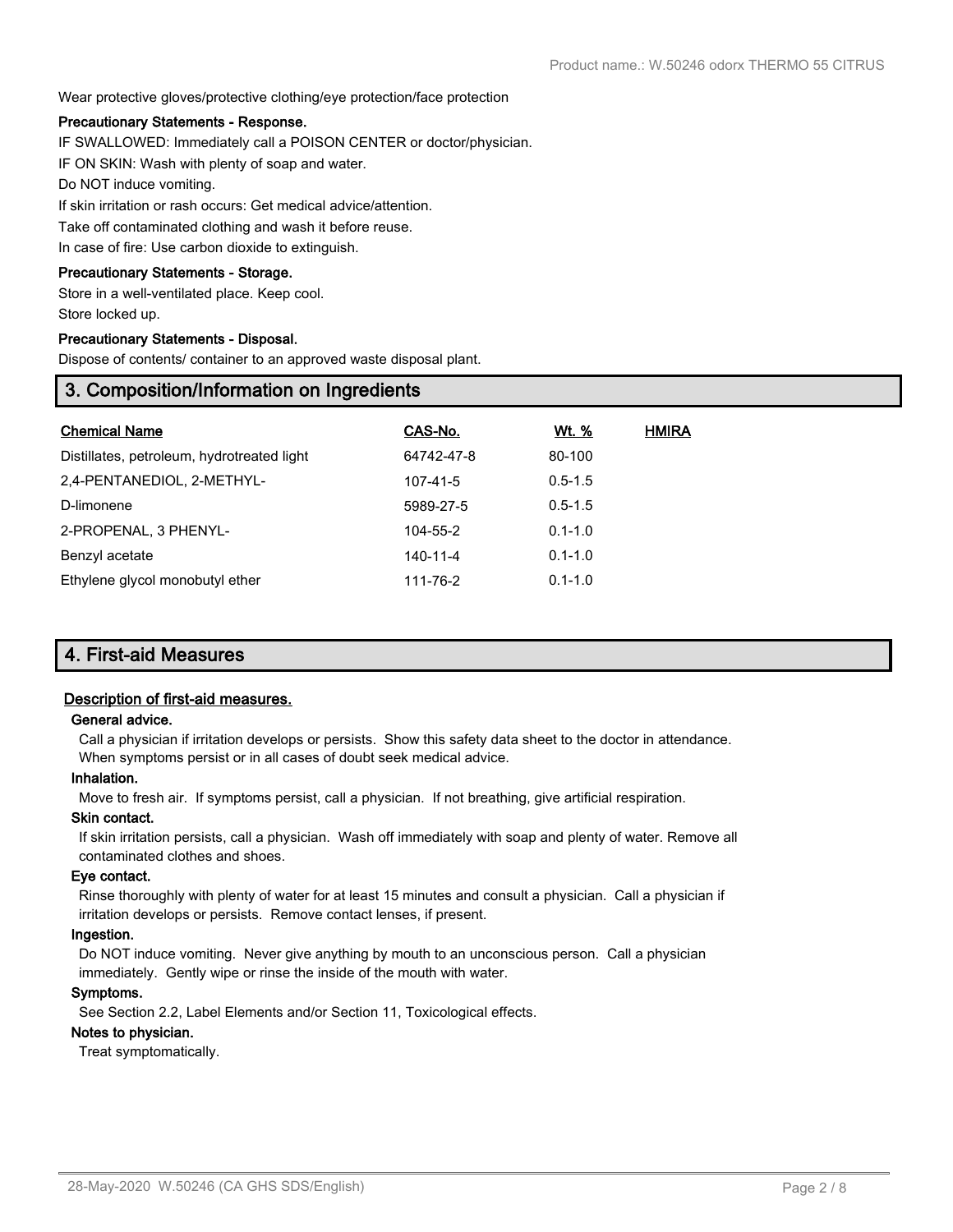# **5. Fire-fighting Measures**

#### **Extinguishing media.**

#### **Suitable extinguishing media.**

Water spray. Foam. Dry powder. Dry chemical. Alcohol-resistant foam. Use extinguishing measures that are appropriate to local circumstances and the surrounding environment.  $\rm \, Carbon$  dioxide  $\rm (CO_2).$ 

#### **Extinguishing media which shall not be used for safety reasons.**

High volume water jet.

#### **Special hazards arising from the substance or mixture.**

Flash back possible over considerable distance. Hazardous decomposition products formed under fire conditions.

#### **Advice for firefighters.**

As in any fire, wear self-contained breathing apparatus pressure-demand, MSHA/NIOSH (approved or equivalent) and full protective gear.

## **6. Accidental Release Measures**

#### **Personal precautions, protective equipment and emergency procedures.**

#### **Personal precautions.**

Avoid contact with skin, eyes and clothing. Ensure adequate ventilation, especially in confined areas. Do not breathe vapors or spray mist.

#### **Advice for emergency responders.**

Remove all sources of ignition. Use personal protection recommended in Section 8.

#### **Environmental precautions.**

Prevent further leakage or spillage if safe to do so. Do not allow material to contaminate ground water system. Prevent product from entering drains. See Section 12 for additional Ecological information.

#### **Methods and materials for containment and cleaning up.**

#### **Methods for Containment.**

Prevent further leakage or spillage if safe to do so. Pick up and transfer to properly labeled containers. Use personal protective equipment. Remove all sources of ignition.

#### **Methods for cleaning up.**

Use personal protective equipment as required.

#### **Reference to other sections.**

See section 8 for more information.

## **7. Handling and Storage**

#### **Conditions for safe storage, including any incompatibilities.**

#### **Advice on safe handling.**

Handle in accordance with good industrial hygiene and safety practice. Keep away from sources of ignition - No smoking.

#### **Hygiene measures.**

See section 7 for more information.

#### **Storage Conditions.**

Keep containers tightly closed in a cool, well-ventilated place. Store in original container.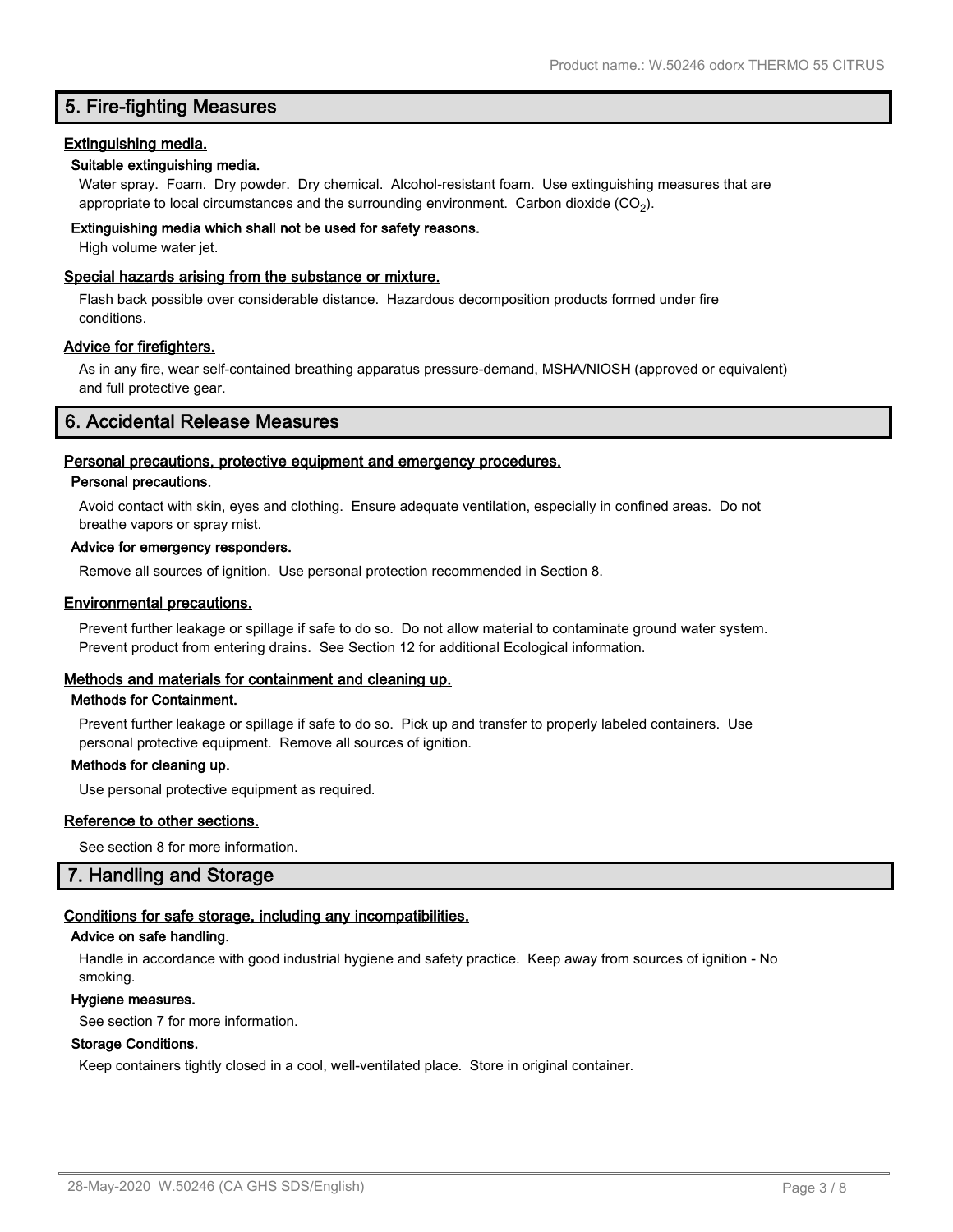# **8. Exposure Controls/Personal Protection**

| Ingredients with Occupational Exposure Limits |                      |                       |                     |                         |
|-----------------------------------------------|----------------------|-----------------------|---------------------|-------------------------|
| <b>Chemical Name</b>                          | <b>ACGIH TLV-TWA</b> | <b>ACGIH-TLV STEL</b> | <b>OSHA PEL-TWA</b> | <b>OSHA PEL-CEILING</b> |
| 2,4-PENTANEDIOL, 2-METHYL-                    | 25 ppm               | 50 ppm                | N.E.                | N.E.                    |
| Benzyl acetate                                | $10$ ppm             | N.E.                  | N.E.                | N.E.                    |
| Ethylene glycol monobutyl ether               | 20 ppm               | N.E.                  | 50 ppm              | N.E.                    |

**TLV = Threshold Limit Value TWA = Time Weighted Average PEL = Permissible Exposure Limit STEL = Short-Term Exposure Limit N.E. = Not Established**

#### **Engineering Measures.**

Showers, eyewash stations, and ventilation systems.

#### **Personal protective equipment.**

#### **Eye/Face Protection.**

Safety glasses with side-shields.

#### **Skin and body protection.**

Wear suitable protective clothing.

#### **Respiratory protection.**

In case of insufficient ventilation wear suitable respiratory equipment.

## **9. Physical and chemical properties.**

#### **Information on basic physical and chemical properties.**

| <b>Physical state</b>                     | Liquid                    |
|-------------------------------------------|---------------------------|
| Appearance                                | Clear                     |
| Color                                     | Colorless                 |
| Odor                                      | Citrus                    |
| <b>Odor Threshold</b>                     | No Information            |
| рH                                        | No Information            |
| Melting/freezing point., °C (°F)          | No Information            |
| Flash Point., °C (°F)                     | 82 (179.60)               |
| Boiling point/boiling range., °C (°F)     | 168 - 256 (334.4 - 492.8) |
| <b>Evaporation rate</b>                   | Faster than Diethyl Ether |
| <b>Explosive properties.</b>              | No Information            |
| Vapor pressure.                           | No Information            |
| Vapor density.                            | No Information            |
| Specific Gravity. (g/cm <sup>3</sup> )    | 0.800                     |
| Water solubility.                         | Insoluble in water        |
| Partition coefficient.                    | No Information            |
| Autoignition temperature., °C             | No Information            |
| Decomposition Temperature °C.             | No Information            |
| Viscosity, kinematic.                     | No Information            |
| Other information.                        |                           |
| Volatile organic compounds (VOC) content. | $\cdot$ ? Ib/gal          |
| Density, Ib/gal                           | No Information            |
|                                           |                           |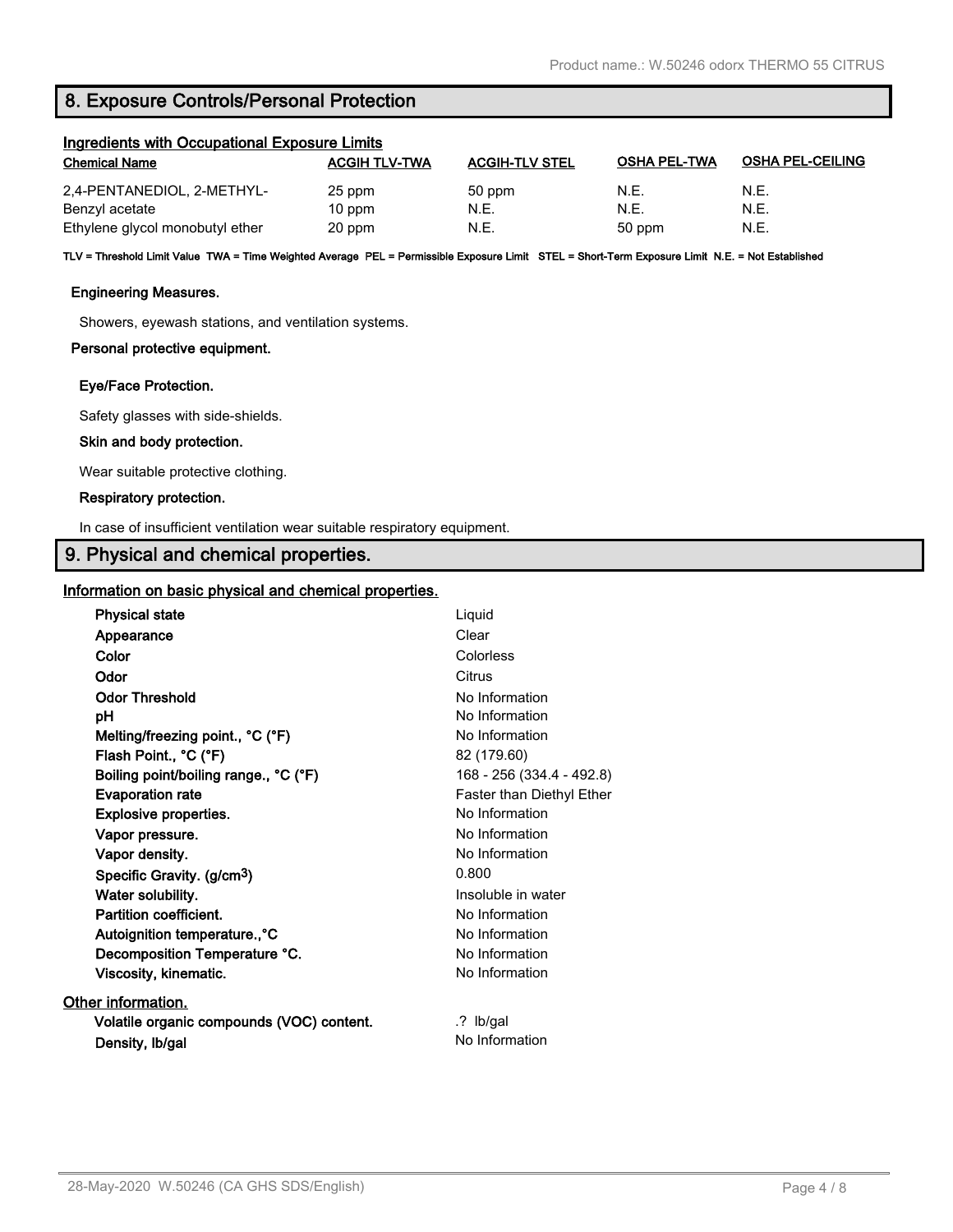# **10. Stability and Reactivity**

#### **Reactivity.**

Stable under normal conditions.

#### **Chemical stability.**

Stable under recommended storage conditions.

#### **Possibility of hazardous reactions.**

None known based on information supplied.

#### **Conditions to Avoid.**

Strong oxidizing agents.

#### **Incompatible Materials.**

None known based on information supplied.

#### **Hazardous Decomposition Products.**

Carbon dioxide (CO<sub>2</sub>), carbon monoxide (CO), oxides of nitrogen (NO<sub>x</sub>), dense black smoke.

# **11. Toxicological Information**

### **Information on toxicological effects.**

**Acute toxicity.**

#### **Product Information**

No Information

#### **The following values are calculated based on chapter 3.1 of the GHS document.**

| ATEmix (oral)               |  |
|-----------------------------|--|
| ATEmix (inhalation - vapor) |  |

**ATEmix (oral)** 365,612.6 mg/kg **ATEmix (inhalation - vapor)** 29.74 mg/l

| Component Information.                              |                                    |                               |                       |                        |
|-----------------------------------------------------|------------------------------------|-------------------------------|-----------------------|------------------------|
| CAS-No.                                             | <b>Chemical Name</b>               | LD50 Oral                     | LD50 Dermal           | <b>LC50 Inhalation</b> |
| 107-41-5                                            | 2,4-PENTANEDIOL, 2-METHYL-         | 3700 mg/kg Rat                | 12300 mg/kg<br>Rabbit | >.3 mg/L Rat (Vapor)   |
| 5989-27-5                                           | D-limonene                         | 5200 mg/kg, 4400<br>mg/kg Rat | >5000 mg/kg<br>Rabbit | N.I.                   |
| 104-55-2                                            | 2-PROPENAL, 3 PHENYL-              | 2220 mg/kg Rat                | 1260 mg/kg<br>Rabbit  | N.I.                   |
| 140-11-4                                            | Benzyl acetate                     | 2490                          | N.I.                  | N.I.                   |
| 111-76-2                                            | Ethylene glycol monobutyl ether    | 470                           | 2000                  | N.I.                   |
| $N.I. = No Information$                             |                                    |                               |                       |                        |
| Skin corrosion/irritation.<br><b>SKIN IRRITANT.</b> |                                    |                               |                       |                        |
| Eye damage/irritation.<br>No Information            |                                    |                               |                       |                        |
|                                                     | Respiratory or skin sensitization. |                               |                       |                        |

No Information

#### **Ingestion.**

No Information

#### **Germ cell mutagenicity.** No Information

# **Carcinogenicity.**

No Information

| CAS-No.   | <b>Chemical Name</b> | <b>IARC</b>  | <u>NTP</u>               | OSHA                     |
|-----------|----------------------|--------------|--------------------------|--------------------------|
| 5989-27-5 | D-limonene           | IARC Group 3 | $\overline{\phantom{0}}$ | -                        |
| 140-11-4  | Benzyl acetate       | IARC Group 3 | $\overline{\phantom{a}}$ | $\overline{\phantom{a}}$ |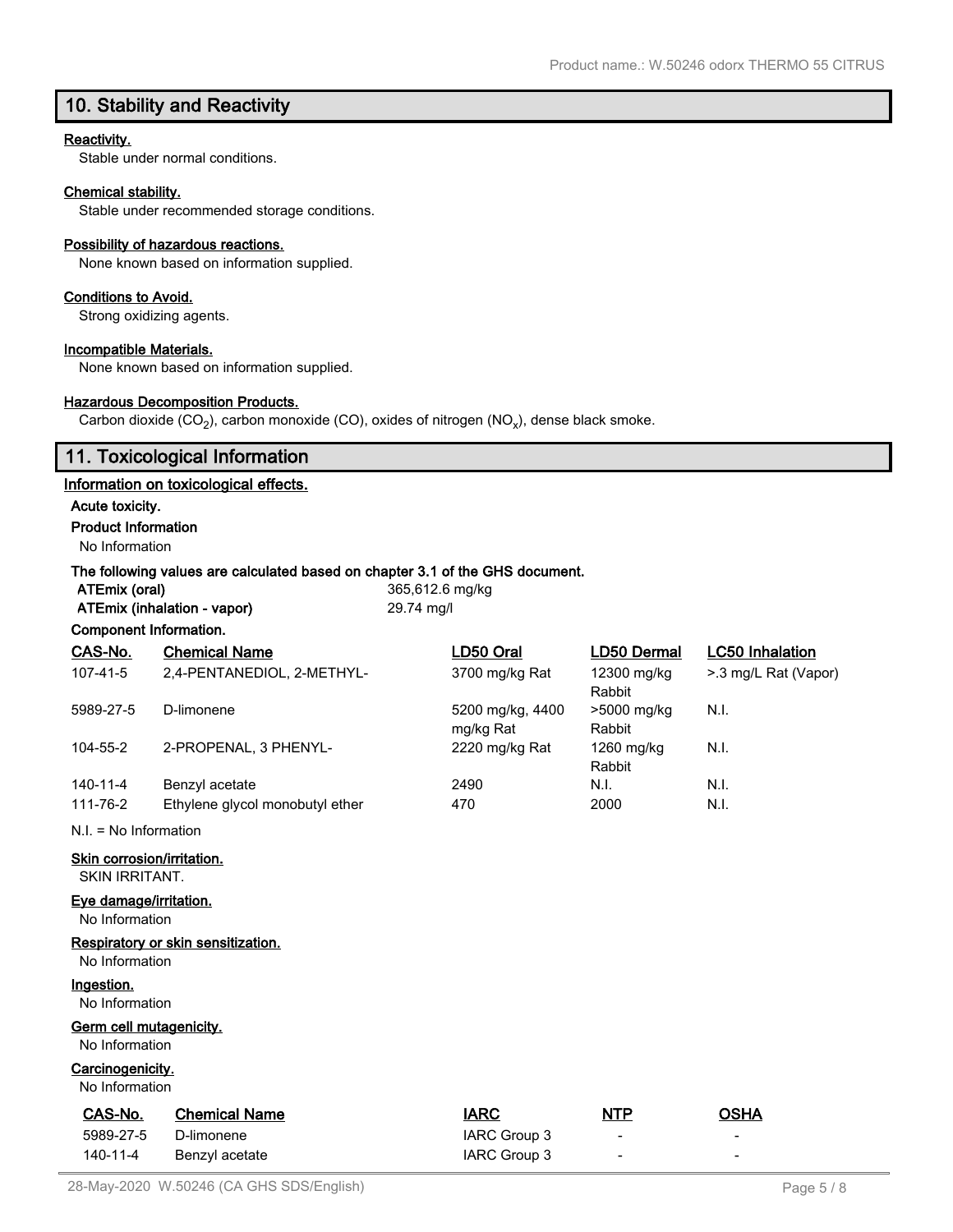#### 111-76-2 Ethylene glycol monobutyl ether **IARC Group 3**

#### **Reproductive toxicity.**

No Information

**Specific target organ systemic toxicity (single exposure).**

No Information

## **Specific target organ systemic toxicity (repeated exposure).**

# No Information

**Aspiration hazard.** No Information

# **Primary Route(s) of Entry**

No Information

## **12. Ecological Information**

#### **Toxicity.**

1.20% of the mixture consists of ingredient(s) of unknown aquatic toxicity

#### **Ecotoxicity effects.**

| <b>Chemical Name</b>                        | Toxicity to algae | <b>Toxicity to fish</b>         | Toxicity to daphnia and other<br>aquatic invertebrates |
|---------------------------------------------|-------------------|---------------------------------|--------------------------------------------------------|
| Distillates, petroleum,                     |                   | LC50 96 h Pimephales promelas   |                                                        |
| hydrotreated light                          |                   | 45 mg/L, LC50 96 h Lepomis      |                                                        |
| 64742-47-8                                  |                   | macrochirus 2.2 mg/L, LC50 96 h |                                                        |
|                                             |                   | Oncorhynchus mykiss 2.4 mg/L    |                                                        |
|                                             |                   | LC50 96 h Pimephales promelas   |                                                        |
|                                             |                   | 10500 - 11000 mg/L, LC50 96 h   |                                                        |
| 2,4-PENTANEDIOL, 2-METHYL-                  |                   | Lepomis macrochirus 10000 mg/   | EC50 48 h Daphnia magna 2700                           |
| 107-41-5                                    |                   | L, LC50 96 h Pimephales         | - 3700 mg/L                                            |
|                                             |                   | promelas 8690 mg/L, LC50 96 h   |                                                        |
|                                             |                   | Pimephales promelas 10700 mg/   |                                                        |
|                                             |                   |                                 |                                                        |
| D-limonene                                  |                   | LC50 96 h Pimephales promelas   |                                                        |
| 5989-27-5                                   |                   | 0.619 - 0.796 mg/L, LC50 96 h   |                                                        |
|                                             |                   | Oncorhynchus mykiss 35 mg/L     |                                                        |
| Ethylene glycol monobutyl ether<br>111-76-2 |                   | LC50 96 h Lepomis macrochirus   |                                                        |
|                                             |                   | 1490 mg/L, LC50 96 h Lepomis    | EC50 48 h Daphnia magna                                |
|                                             |                   | macrochirus 2950 mg/L           | >1000 mg/L                                             |

#### **Persistence and degradability.**

No data are available on the product itself.

#### **Bioaccumulative potential.**

Discharge into the environment must be avoided.

| CAS-No.  | <b>Chemical Name</b>            | log POW |
|----------|---------------------------------|---------|
| 107-41-5 | 2.4-PENTANEDIOL, 2-METHYL-      | < 0.14  |
| 104-55-2 | 2-PROPENAL, 3 PHENYL-           | 2.22    |
| 140-11-4 | Benzyl acetate                  | 1.96    |
| 111-76-2 | Ethylene glycol monobutyl ether | 0.81    |

#### **Mobility in soil.**

No information

#### **Other adverse effects.**

No information

## **13. Disposal Considerations**

## **Waste Disposal Guidance.**

Disposal should be in accordance with applicable regional, national and local laws and regulations.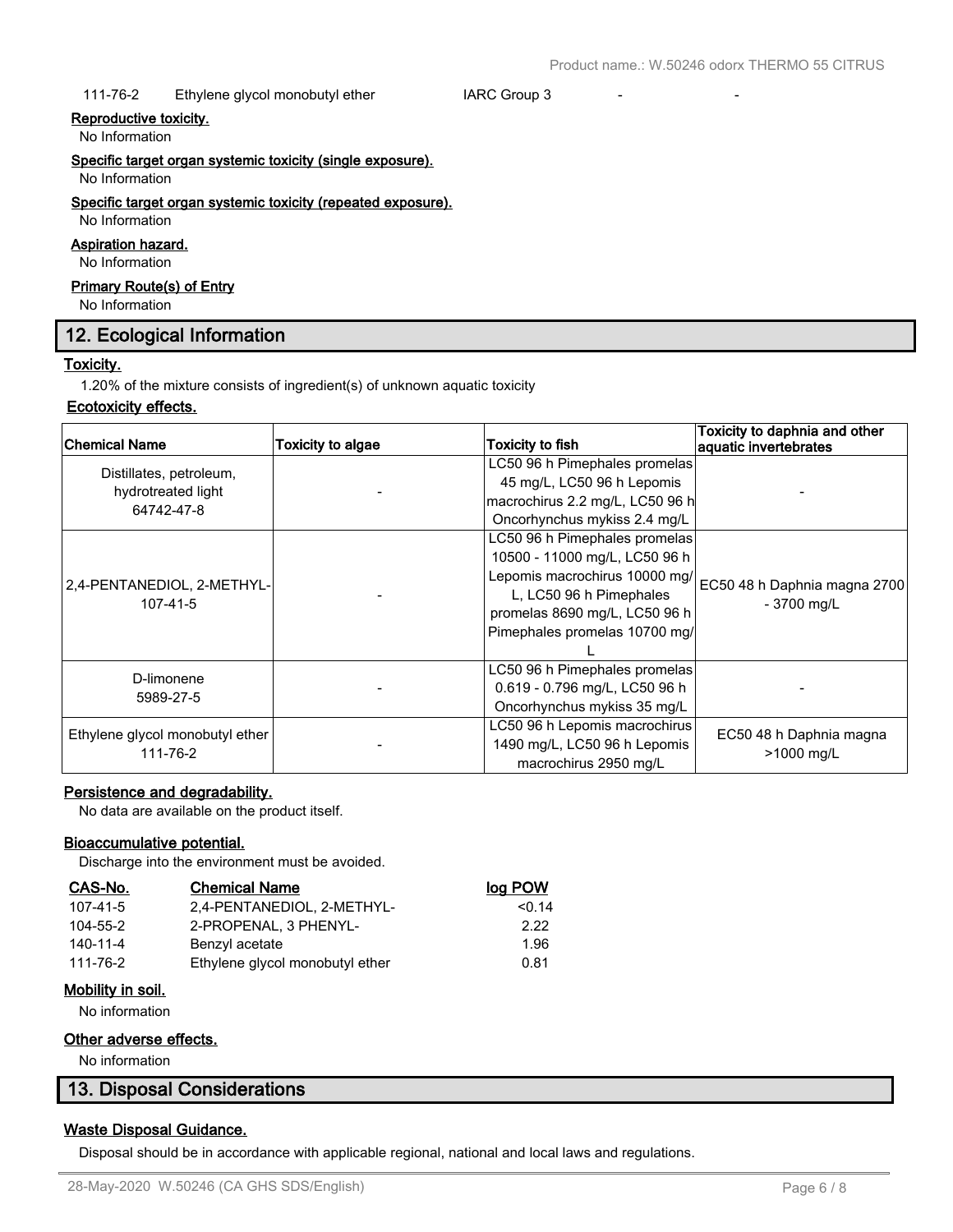# **14. Transport Information**

| <b>IMDG</b> | No Information |
|-------------|----------------|
|             |                |

**IATA** No Information

# **15. Regulatory Information**

# **International Inventories:**

| <b>TSCA</b>          |                                                                                                   |
|----------------------|---------------------------------------------------------------------------------------------------|
| <b>DSL</b>           |                                                                                                   |
| <b>DSL/NDSL</b>      |                                                                                                   |
| <b>EINECS/ELINCS</b> |                                                                                                   |
| <b>ENCS</b>          |                                                                                                   |
| <b>IECSC</b>         |                                                                                                   |
| <b>KECI</b>          |                                                                                                   |
| <b>PICCS</b>         |                                                                                                   |
| <b>AICS</b>          |                                                                                                   |
| <b>NZIoC</b>         |                                                                                                   |
| TCSI                 |                                                                                                   |
| <b>TSCA</b>          | United States Toxic Substances Control Act Section 8(b) Inventory.                                |
| <b>DSL</b>           | Canadian Domestic Substances List.                                                                |
| <b>DSL/NDSL</b>      | Canadian Domestic Substances List/Canadian Non-Domestic Substances List                           |
| <b>EINECS/ELINCS</b> | European Inventory of Existing Chemical Substances/European List of Notified Chemical Substances. |
| <b>ENCS</b>          | Japan Existing and New Chemical Substances.                                                       |
| <b>IECSC</b>         | China Inventory of Existing Chemical Substances.                                                  |
| <b>KECL</b>          | Korean Existing and Evaluated Chemical Substances.                                                |
| <b>PICCS</b>         | Philippines Inventory of Chemicals and Chemical Substances.                                       |
| <b>AICS</b>          | Australian Inventory of Chemical Substances.                                                      |
| <b>NZIoC</b>         | New Zealand Inventory of Chemicals.                                                               |
| <b>TCSI</b>          | Taiwan Chemical Substance Inventory                                                               |

## **CANADIAN WHMIS:**

This MSDS has been prepared in compliance with Controlled Product Regulations except for the use of the 16 headings.

**WHMIS Class** B2,D2B